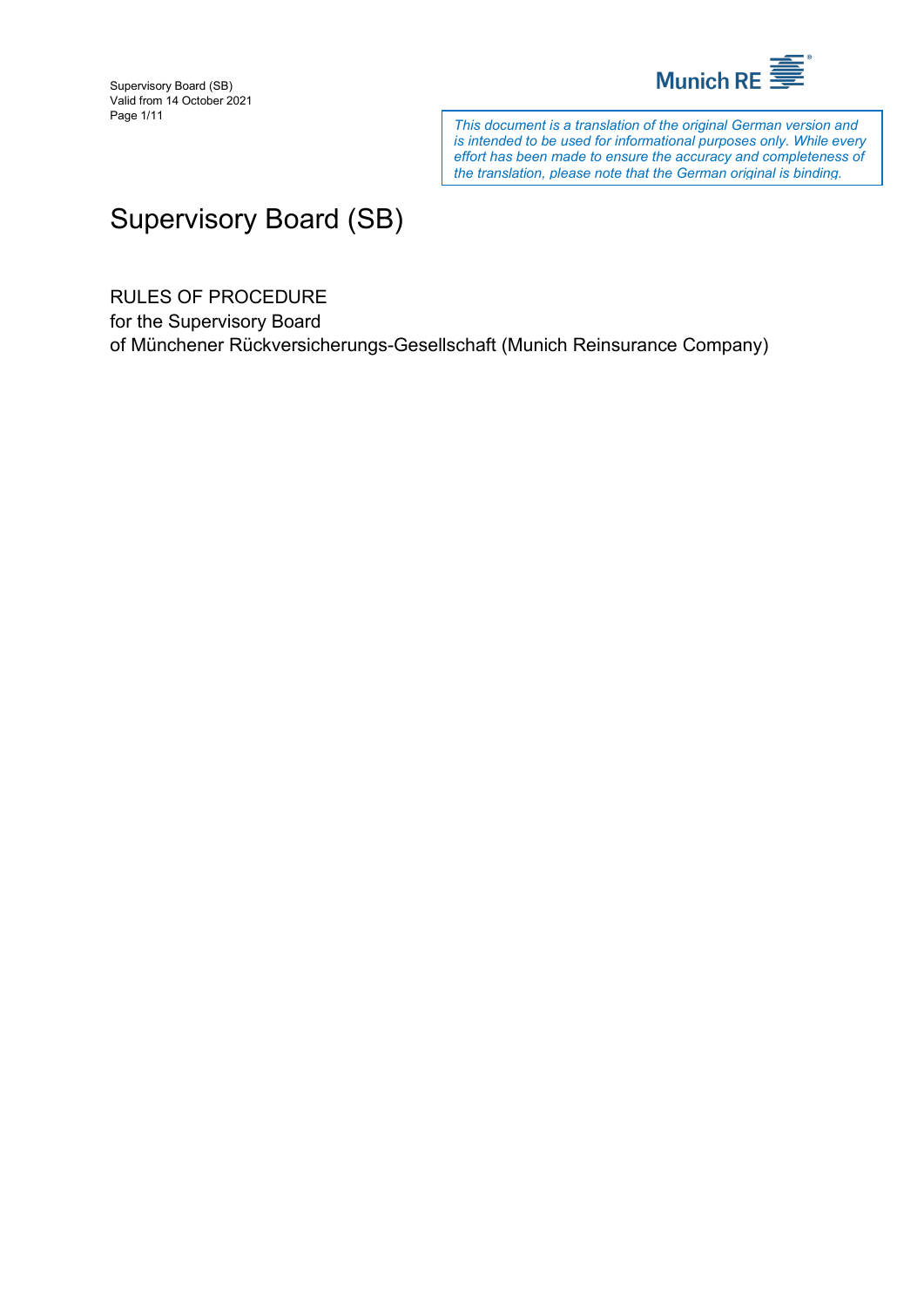

# **Table of contents**

| 6.1 |  |
|-----|--|
| 6.2 |  |
| 6.3 |  |
| 6.4 |  |
| 6.5 |  |
| 6.6 |  |
|     |  |
|     |  |
|     |  |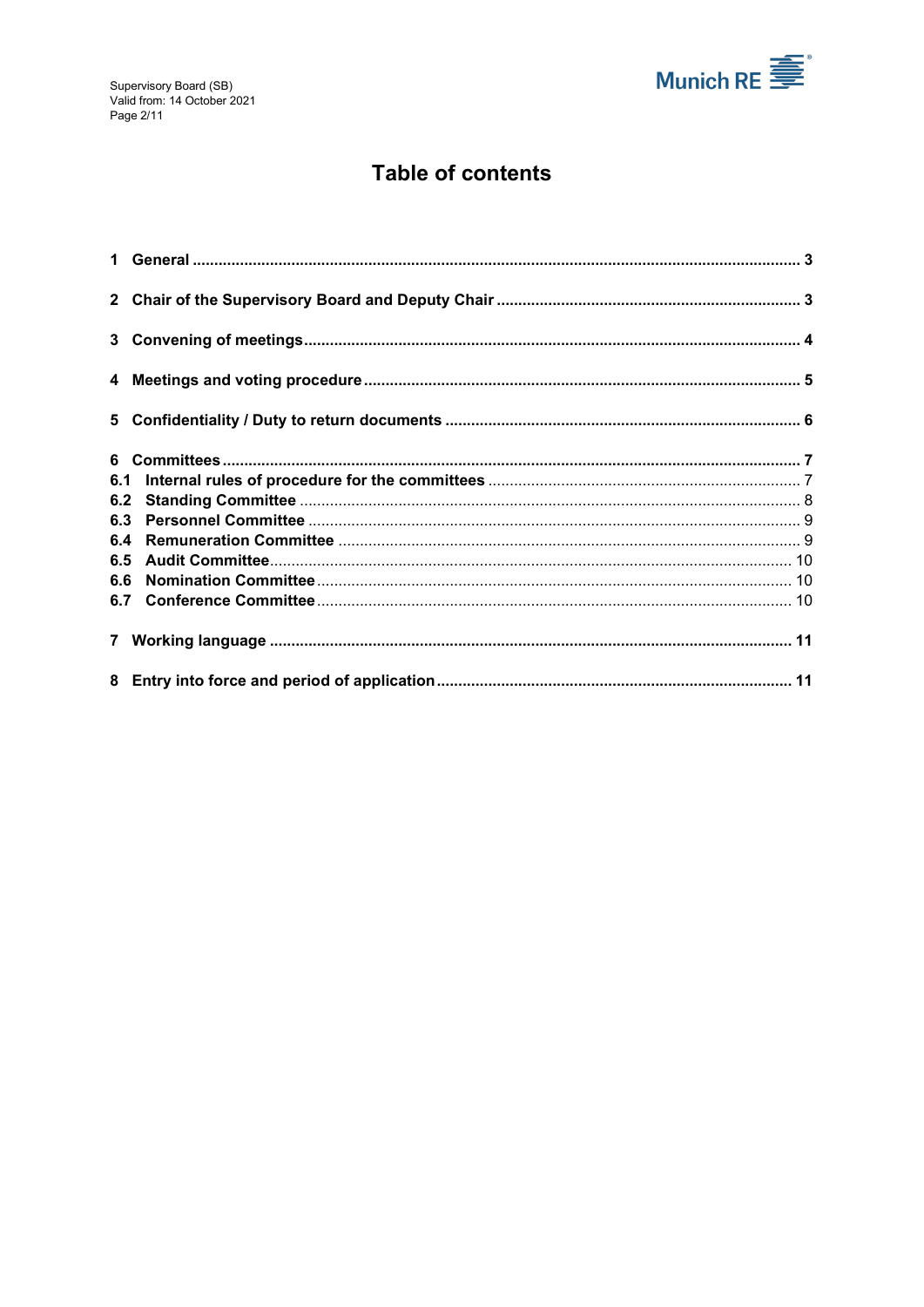

# <span id="page-2-0"></span>**1 General**

- 1.1 The Supervisory Board advises the Board of Management and supervises the management of the Company. It fulfils its function in accordance with the law, the Articles of Association, the Co-determination Agreement, these Rules of Procedure, and any supplementary resolutions of the Supervisory Board.
- 1.2 In fulfilment of its function, the Supervisory Board cooperates closely and in a spirit of trust with the Board of Management for the benefit of the Company.

### <span id="page-2-1"></span>**2 Chair of the Supervisory Board and Deputy Chair**

- <span id="page-2-2"></span>2.1 The Chair of the Supervisory Board and a Deputy Chair shall be elected from among the members of the Supervisory Board at a constituent meeting following the Annual General Meeting at which the members of the Supervisory Board to be elected by the Annual General Meeting have been elected.
- <span id="page-2-5"></span>2.2 The elections pursuant to section [2.1](#page-2-2) may also be carried out by written vote or via electronic media[1.](#page-2-4)
- 2.3 If the mandate of the Chair of the Supervisory Board or the Deputy Chair terminates before the Supervisory Board's term of office, a successor shall be elected no later than the beginning of the next meeting and before any other agenda items are dealt with. It is not necessary for this election to be announced separately.
- <span id="page-2-3"></span>2.4 If neither the Chair of the Supervisory Board nor a Deputy Chair has been elected, the oldest member of the Supervisory Board in terms of age shall assume the duties of Chair unless the Supervisory Board decides otherwise. Such member does not have a casting vote within the meaning of Article 13(2) of the Articles of Association.
- 2.5 The Chair of the Supervisory Board coordinates the work of the Supervisory Board, chairs its meetings, and represents the Supervisory Board externally. The Chair of the Supervisory Board is authorised to make declarations on the Supervisory Board's behalf based on resolutions. In particular, the Chair of the Supervisory Board signs the minutes as well as other documents and publications of the Supervisory Board. Any insurance supervisory requirements shall remain unaffected.

The Chair of the Supervisory Board shall be in regular contact with the Board of Management, especially with the Chair of the Board of Management, and shall discuss in particular strategy, planning, business development, risk situation, risk management and compliance of the Company.

2.6 The Deputy Chair shall assume the rights and duties of the Chair of the Supervisory Board if the latter is prevented from serving as such. The Deputy Chair shall not have a casting vote within the meaning of Article 13(2) of the Articles of Association. If both the Chair of the Supervisory Board and the Deputy Chair are prevented from serving as such, section [2.4](#page-2-3) shall apply accordingly.

<span id="page-2-4"></span><sup>1</sup> Electronic media particularly include the "Virtual Project Room" provided by the Company.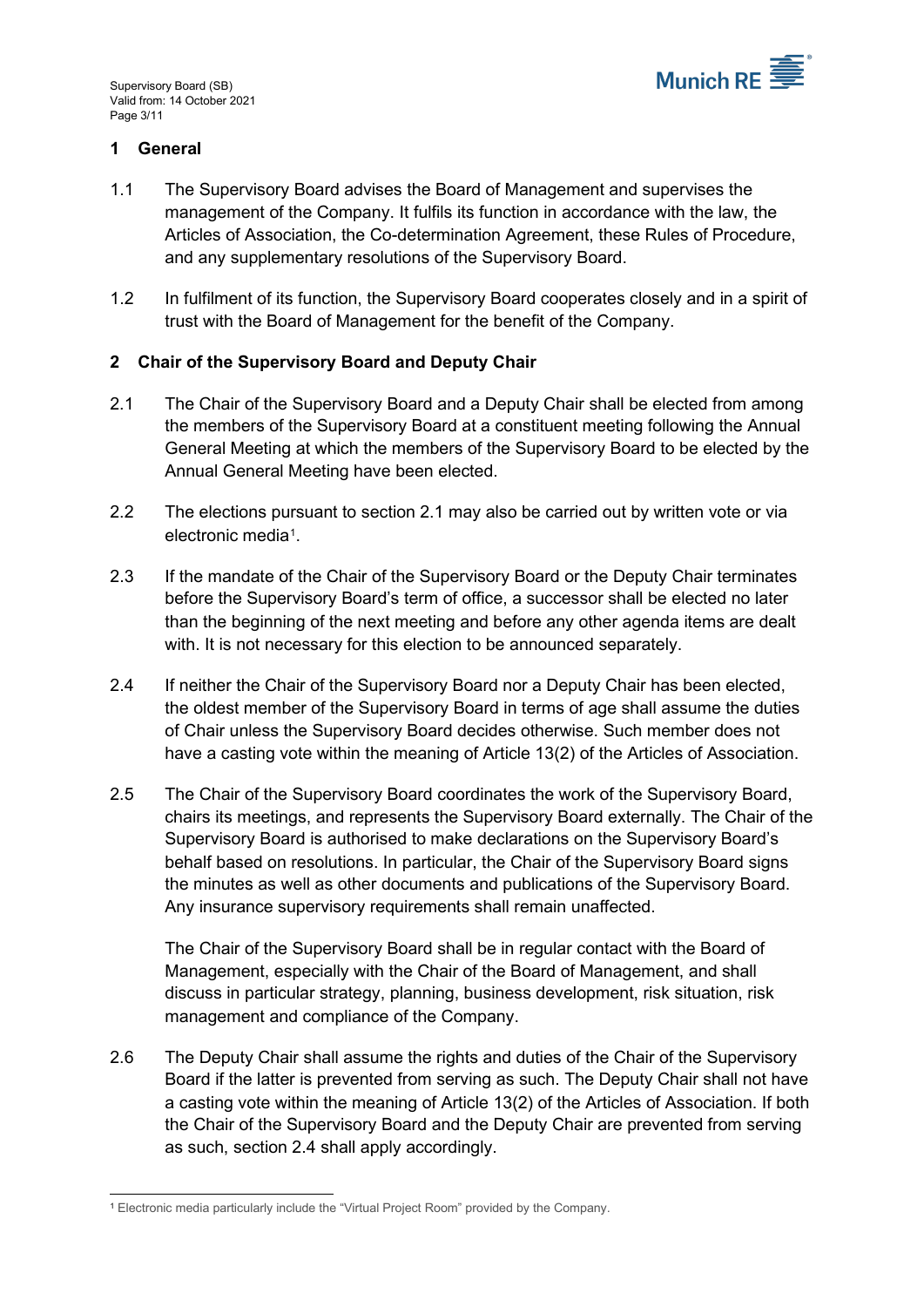

# <span id="page-3-0"></span>**3 Convening of meetings**

- <span id="page-3-1"></span>3.1 The Chair of the Supervisory Board shall convene meetings of the Supervisory Board – indicating the date and place of the meeting – via electronic media with a period of notice of no less than fourteen days', unless stipulated otherwise by law or these Rules of Procedure. When calculating the period of notice the day the invitation is made available and the day of the meeting shall not be included.
- <span id="page-3-2"></span>3.2 In urgent cases, the period of notice for convening a meeting may be shortened appropriately, and invitation may be communicated orally or by phone if need be. However, even in such cases the period of notice shall be at least two days. Section [3.1](#page-3-1) sentence 2 shall apply accordingly.
- 3.3 If the agenda is not already provided with the invitation, it shall be provided via electronic media with no less than fourteen days' notice before the meeting, indicating the agenda items to be voted on. Section [3.1](#page-3-1) sentence 2, and section [3.2](#page-3-2) shall apply accordingly.
- <span id="page-3-3"></span>3.4 A meeting of the Supervisory Board shall also be convened without undue delay if a member of the Supervisory Board or the Board of Management so demands, indicating the purpose and reasons. Such meeting shall be held within fourteen days from the date of the invitation. If any such demand for a meeting should not be complied with, the member of the Supervisory Board or the Board of Management may themselves convene a meeting of the Supervisory Board, upon stating these facts and including an agenda.

The members of the Supervisory Board may file motions on the agenda and submit proposals for resolutions on individual agenda items. These should be sent in text form to the Chair of the Supervisory Board with a period of notice of no less than ten days' before the meeting date; all motions and proposals shall be reasoned. Section [3.1](#page-3-1) sentence 2 shall apply accordingly. Submissions that are submitted and reasoned on time shall be made available by the Chair of the Supervisory Board via electronic media to the other members of the Supervisory Board. Late submissions, or submissions where the reasons are submitted late, shall be deliberated at the next meeting, unless no member of the Supervisory Board objects to their immediate deliberation.

- 3.5 No separate invitation needs to be issued for the constituent meeting of the Supervisory Board. No agenda is required for the resolutions to be passed at this meeting on the election of the Chair of the Supervisory Board and the Deputy Chair, or for the establishment and composition of committees.
- 3.6 Documents necessary for decisions shall be made available to the members of the Supervisory Board in good time, as a rule with a period of notice of no less than six days before the meeting, if possible. Section [3.1](#page-3-1) sentence 2 shall apply accordingly. The documents necessary for decisions shall be made available as early before the meeting as required for absent members of the Supervisory Board to cast their votes in writing. Audit reports shall be submitted to the members of the Supervisory Board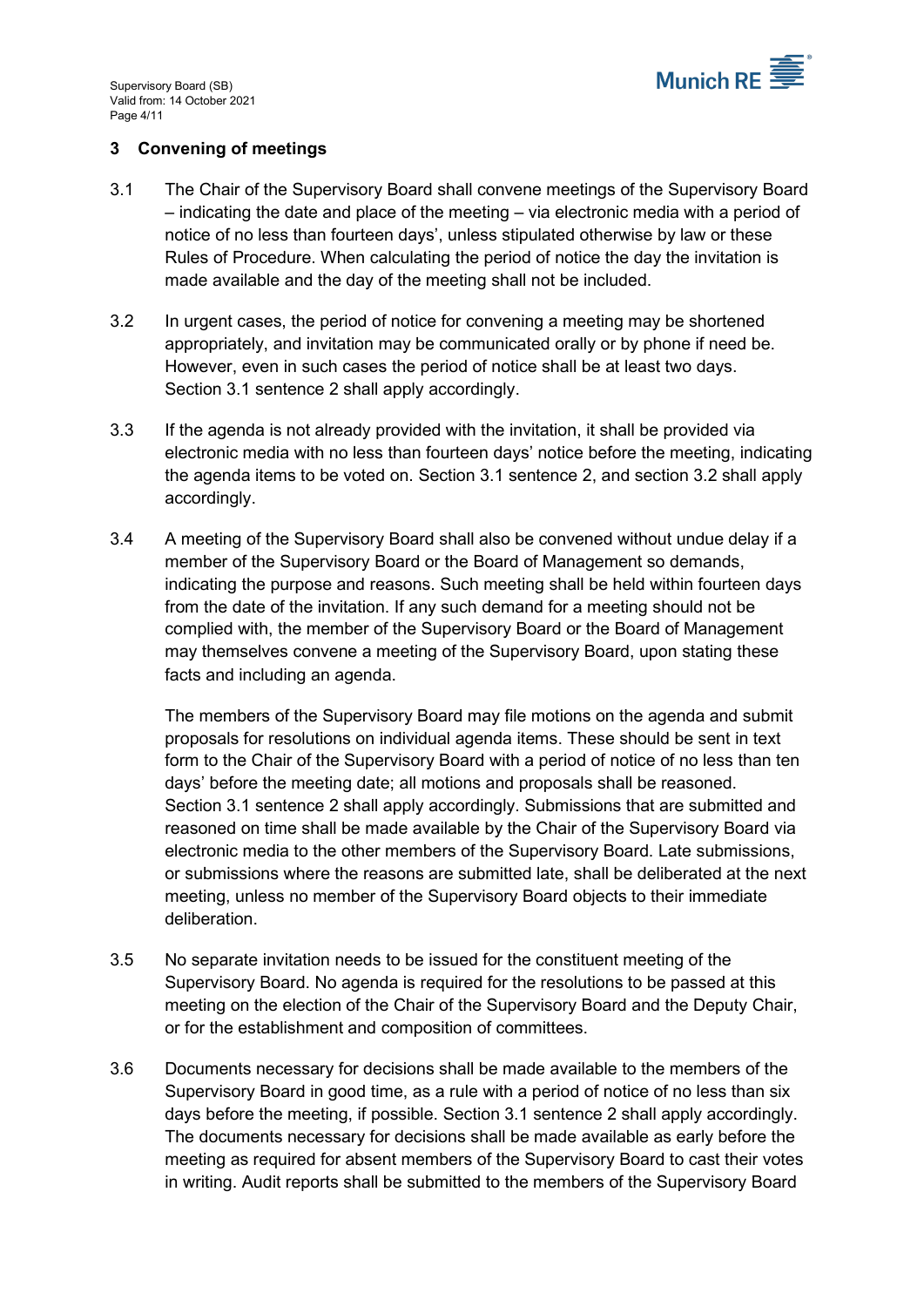

before the meeting at which the Supervisory Board discusses the financial statements.

#### <span id="page-4-0"></span>**4 Meetings and voting procedure**

- <span id="page-4-1"></span>4.1 Supervisory Board meetings shall generally be held with the members of the Supervisory Board personally present at the meeting (face-to-face meeting). The meeting at which the financial statements are discussed shall be a face-to-face meeting as a rule. If the Chair of the Supervisory Board so determines, meetings of the Supervisory Board may be conducted using electronic media (e.g. as a telephone or video conference), or individual members of the Supervisory Board may take part in meetings (including the financial statements meeting) via electronic media.
- 4.2 The members of the Board of Management attend the meetings of the Supervisory Board unless the Chair of the Supervisory Board determines otherwise. Section 109 para. 1 sentence 3 of the German Stock Corporation Act remains unaffected. The Supervisory Board shall also meet on a regular basis without the Board of Management. The Chair of the Supervisory Board may allow third parties to attend deliberations on individual agenda items, particularly experts and persons furnishing information. Statutory attendance rights shall remain unaffected. The Chair of the Supervisory Board may appoint a minute keeper who is not a member of the Supervisory Board and who is bound to secrecy.
- 4.3 The Chair of the Supervisory Board determines the voting procedure. The Chair of the Supervisory Board decides the order in which agenda items are discussed, and, if there are several motions on one agenda item, the order of voting.

The Chair of the Supervisory Board may cancel or postpone a convened meeting, and adjourn any deliberation or resolution on individual agenda items; this does not apply in the case of Section [3.4.](#page-3-3)

- <span id="page-4-2"></span>4.4 Resolutions of the Supervisory Board are generally adopted during meetings. Subject to section [4.1,](#page-4-1) resolutions may also be adopted outside of meetings, in writing or via electronic media, if the Chair of the Supervisory Board so determines. Votes shall be submitted to the Chair of the Supervisory Board within six days, unless otherwise specified in the invitation to vote. After the deadline expires, the Chair of the Supervisory Board shall determine the result of the resolution, and prepares the record of the resolution, which then shall be made available to the members of the Supervisory Board without undue delay.
- 4.5 Resolutions may also be adopted by a combination of voting methods, particularly also during telephone or video conferences.
- 4.6 Absent members of the Supervisory Board may participate in the adoption of resolutions by the Supervisory Board by instructing other members of the Supervisory Board to deliver absentee votes cast in writing or via electronic media. If it is not possible for all members of the Supervisory Board to participate in a resolution at a meeting, and if the absent members do not submit an absentee vote to a given resolution proposal in accordance with sentence 1, voting on that resolution shall be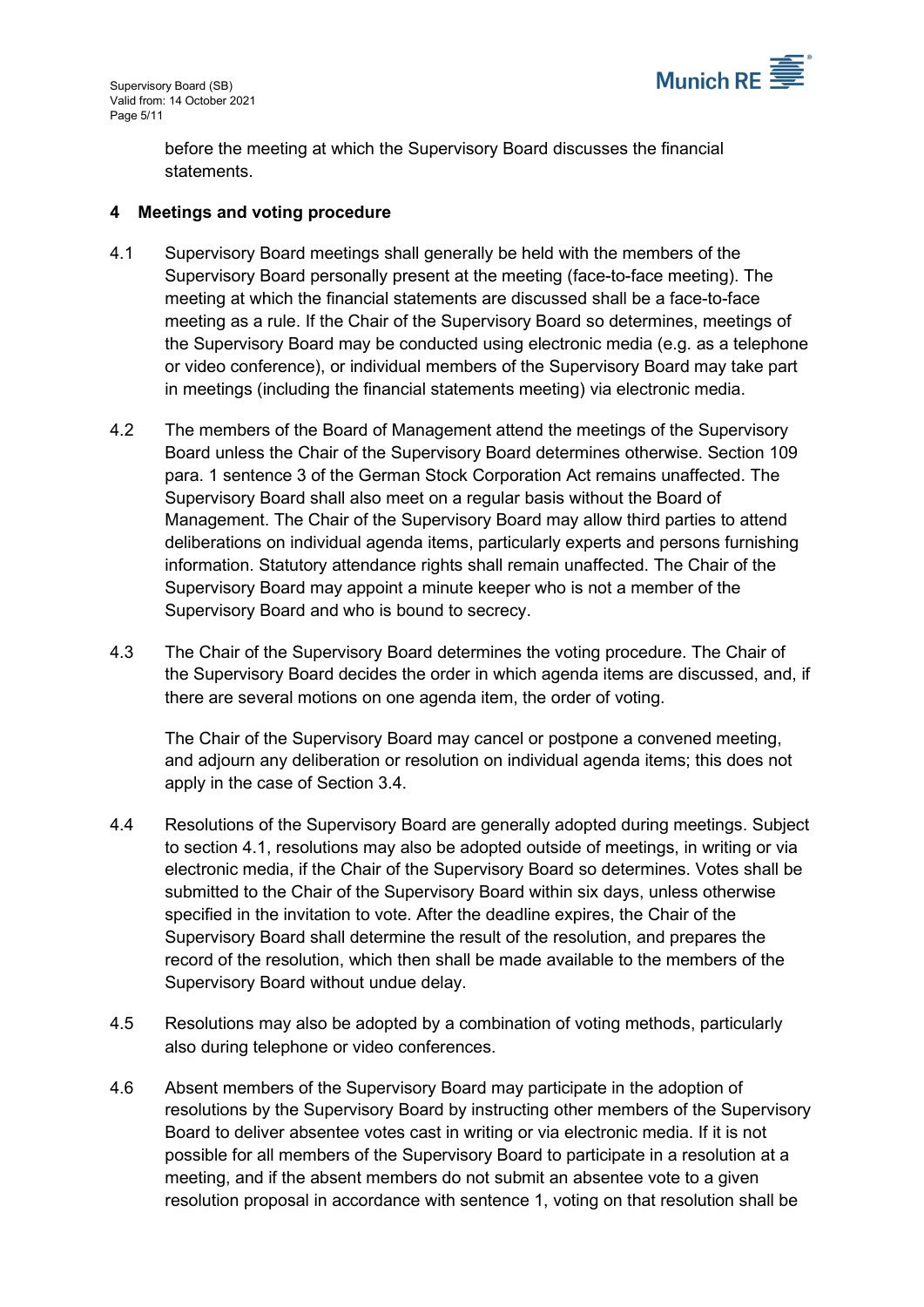

adjourned if a member of the Supervisory Board submits such a motion. This does not apply if, prior to the vote, it is ascertained that an equal number of shareholder representatives and employee representatives are taking part in the vote. At the next meeting, a further postponement of the same agenda item may only be requested if the indisposed members of the Supervisory Board have not had the opportunity to submit a written vote pursuant to sentence 1.

- 4.7 A resolution may be passed on an agenda item that has not been announced at all or not in a timely manner, provided that no member of the Supervisory Board objects to the resolution. Members of the Supervisory Board who were unable to attend that meeting shall be given the opportunity within six days – unless the Chair of the Supervisory Board sets a different deadline – to object to the resolution or submit their vote retroactively to the Chair of the Supervisory Board either in writing or via electronic media. Taking into account the votes cast retroactively, the resolution shall only become effective, if the members of the Supervisory Board who were not present do not object within the set deadline. Section [4.4](#page-4-2) sentence 3 shall apply accordingly.
- 4.8 Once the Chair of the Supervisory Board has been elected, a meeting of the Supervisory Board shall be quorate if all its members have been invited to the meeting or called upon to vote, and if ten members including the Chair of the Supervisory Board, or alternatively fifteen members, participate in the vote. A member who abstains from voting on a resolution shall be deemed to have participated in the vote.
- 4.9 Supervisory Board resolutions shall be adopted by a majority of votes cast, unless compulsory provisions of the law or the Articles of Association stipulate otherwise. Abstentions shall not count as votes cast in this respect. Article 13(2) of the Articles of Association shall apply to tied votes.
- 4.10 Minutes shall be kept of the meetings of the Supervisory Board, which shall be signed by the chair. The minutes shall state the place and date of the meeting, the persons attending, the items on the agenda, the essential contents of the proceedings and the resolutions adopted by the Supervisory Board. The minutes shall be made available to all members of the Supervisory Board without undue delay. A resolution approving the minutes is usually passed at the next Supervisory Board meeting. If, exceptionally, a resolution is already issued and signed by the Chair of the Supervisory Board during the meeting, objections shall be only admissible during that meeting.

The provisions of paragraph 1 shall apply accordingly to resolutions passed outside of meetings.

# <span id="page-5-0"></span>**5 Confidentiality / Duty to return documents**

<span id="page-5-1"></span>5.1 The Members of the Supervisory Board shall be bound to maintain strict secrecy regarding all confidential matters and secrets, particularly about all company and trade secrets, which they become aware of as members of the Supervisory Board, if the disclosure thereof could harm the interests of the Company, its affiliated companies or Group companies within the meaning of insurance supervisory law.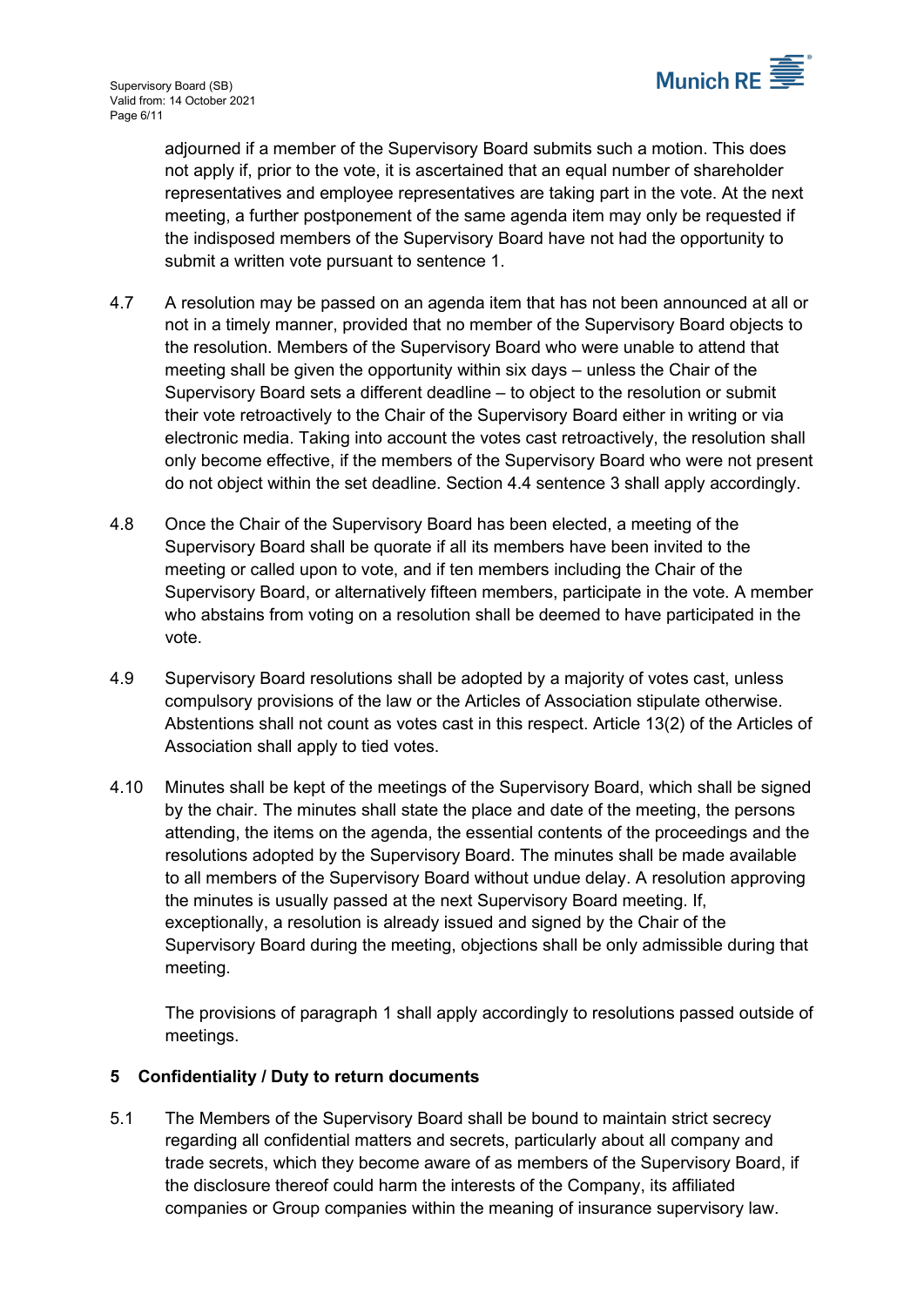

This also applies to the course of discussion, positions expressed, voting, as well as to other personal statements made by individual members of the Supervisory Board. In particular, confidential reports and unpublished financial information shall not be passed on to third parties. All members of the Supervisory Board shall use the available encryption techniques when transmitting confidential information via electronic media. Confidentiality shall also be ensured if staff members or experts are consulted. This is only permissible, and then only to the extent necessary, for the fulfilment of their duties.

- 5.2 In cases of doubt, the member of the Supervisory Board shall consult with the Chair of the Supervisory Board before disclosing information to third parties.
- 5.3 The obligation continues to apply even after the ending of the mandate as Member of the Supervisory Board.
- 5.4 Upon leaving office, members of the Supervisory Board shall return to the Chair of the Supervisory Board and the Company without undue delay all documents in their possession – such as written documents, correspondence, notes and similar documentation that refers to confidential matters and secrets within the meaning of section [5.1](#page-5-1) – or to delete them and notify the Company of their destruction. This obligation also extends to duplicates and photocopies. Members of the Supervisory Board shall not have a right of retention with respect to such documents.

# <span id="page-6-0"></span>**6 Committees**

# <span id="page-6-1"></span>**6.1 Internal rules of procedure for the committees**

- 6.1.1 The Supervisory Board forms expert committees from among its ranks namely the Standing Committee, the Personnel Committee, the Remuneration Committee, the Audit Committee, the Nomination Committee, and the Conference Committee.
- <span id="page-6-2"></span>6.1.2 Unless otherwise stipulated, the Supervisory Board shall decide on the composition of the committees on a proposal by each the Nomination Committee and the Supervisory Board's employee representatives in accordance with general majority requirements. Sections [2.1](#page-2-2) and [2.2](#page-2-5) shall apply accordingly. If a committee member exits from the committee during the term of office, the Supervisory Board shall hold elections to re-staff the relevant committee as soon as possible; sentence 1 shall apply accordingly.
- 6.1.3 The Chair of the Supervisory Board chairs the committees unless the Supervisory Board specifies otherwise for individual committees. Section [6.1.2](#page-6-2) shall apply accordingly in such case.
- 6.1.4 The Chair of the respective committee decides whether members of the Supervisory Board and Board of Management or third parties may attend committee meetings. Section 109 para. 1 sentence 3 of the German Stock Corporation Act remains unaffected.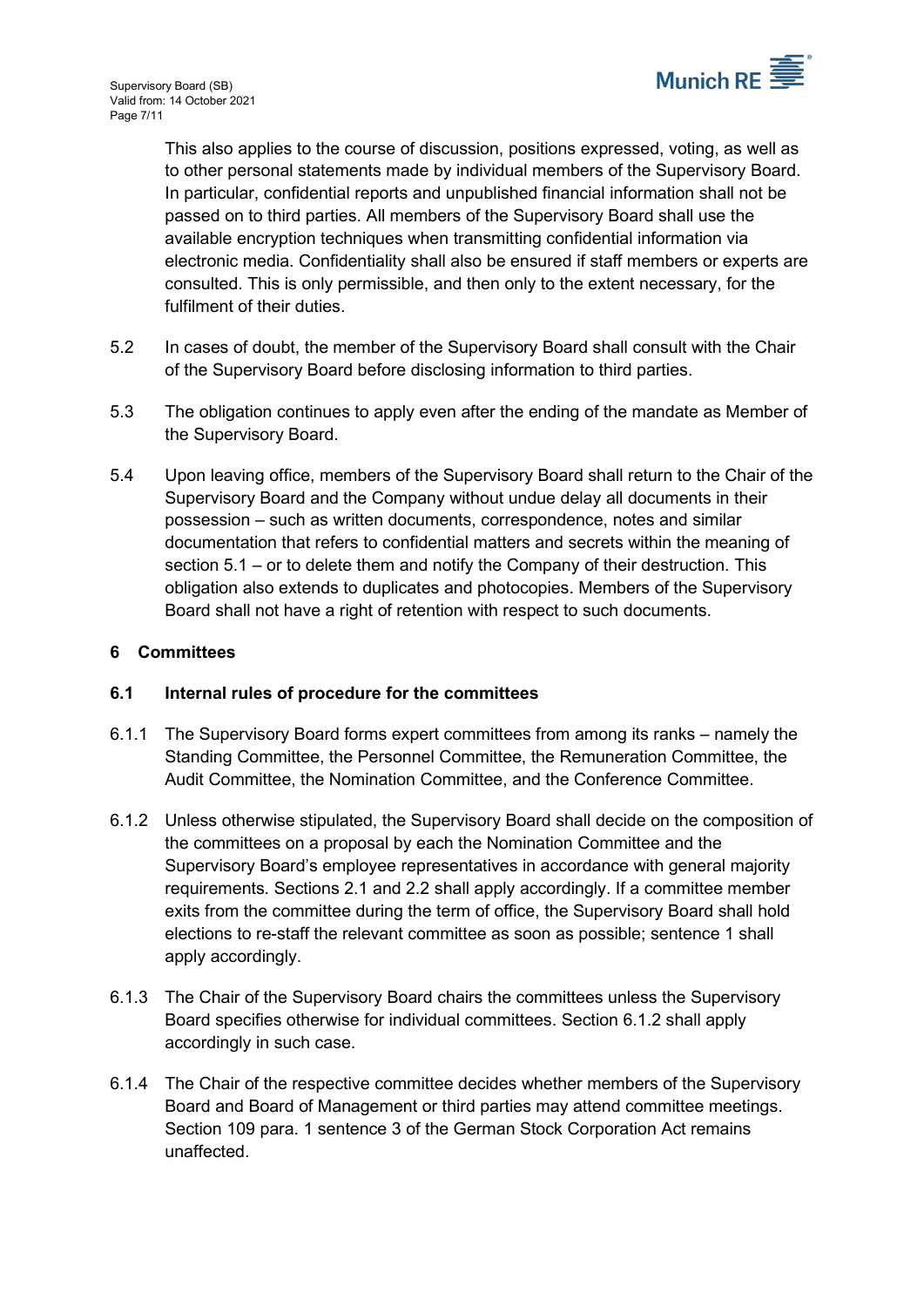

- 6.1.5 Unless otherwise specified, committees are quorate if at least three members participate in the vote.
- 6.1.6 The committees adopt their decisions by a majority of votes cast. The committee chairs of the Standing Committee, Personnel Committee, Remuneration Committee, Audit Committee and Nomination Committee have the casting vote in the event of a tie.
- 6.1.7 The respective committee chairs shall report to the Supervisory Board regularly about the respective committee's work. In urgent matters, the committee chair shall contact the Chair of the Supervisory Board without undue delay.
- 6.1.8 Unless otherwise stipulated, in all other respects, the provisions concerning the Supervisory Board shall apply accordingly within the framework of the statutory provisions.

### <span id="page-7-0"></span>**6.2 Standing Committee**

The Standing Committee comprises five members, including the Chair of the Supervisory Board and the Deputy Chair. The other members are elected by the Supervisory Board. The Standing Committee is quorate if at least three members, including the committee chair, participate in resolutions.

The following matters are delegated to the Standing Committee for deliberation and resolution:

- 6.2.1 Preparing the meetings of the Supervisory Board, subject to the competence of other Supervisory Board committees.
- 6.2.2 Approving Company contracts between the Company and members of the Supervisory Board, in particular consultancy contracts and other contracts for work and services (Section 114 of the German Stock Corporation Act).
- 6.2.3 Consenting to loans pursuant to Section 89 of the German Stock Corporation Act, unless the Personnel Committee has competence under sections [6.3.2](#page-8-2) or [6.3.5.](#page-8-3)
- 6.2.4 Consenting to loans pursuant to Section 115 of the German Stock Corporation Act.
- 6.2.5 Assessment of transactions with related parties (internal procedure according to Section 111a sentence 2 of the German Stock Corporation Act).
- 6.2.6 Preparing the Supervisory Board's report to the Annual General Meeting, the Declaration of conformity with the German Corporate Governance Code, and the Statement on Corporate Governance.
- 6.2.7 Preparing the assessment of the effectiveness of the Supervisory Board's as a whole and its committees' overall fulfilment of its tasks (self-assessment).
- 6.2.8 Amendments to the Articles of Association affecting only the wording.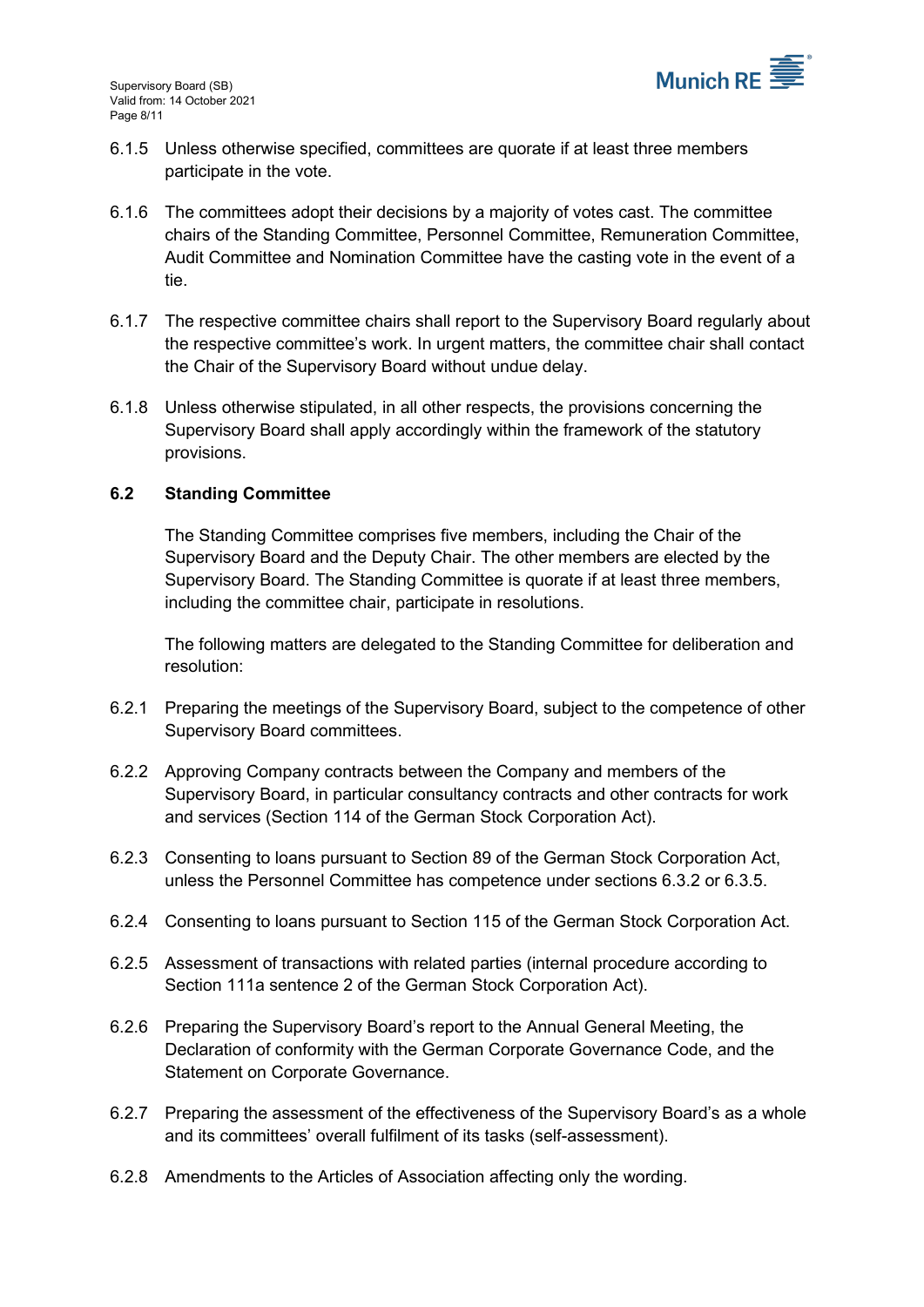

6.2.9 Regularly address sustainability-related topics (Environment, Social, Governance – ESG), subject to the competence of other Supervisory Board committees.

#### <span id="page-8-0"></span>**6.3 Personnel Committee**

The Personnel Committee comprises the Chair of the Supervisory Board and two other members of the Supervisory Board.

The following matters are delegated to the Personnel Committee for deliberation and resolution:

- 6.3.1 Preparing the appointment and withdrawal of the appointment (including any assurance of re-appointment) of members of the Board of Management and carrying out long-term succession planning in consultation with the Board of Management, including stipulating targets for the percentage of women sitting on the Board of Management.
- <span id="page-8-2"></span>6.3.2 Concluding, terminating, and amending contracts of employment, pension agreements and other contracts between members of the Board of Management and the Company, unless the Remuneration Committee is responsible pursuant to section [6.4,](#page-8-1) or the Supervisory Board is responsible by law.
- 6.3.3 Representing the Company towards members of the Board of Management (Section 112 of the German Stock Corporation Act).
- 6.3.4 Preparing the resolution of the distribution of responsibilities among the Board of Management.
- <span id="page-8-3"></span>6.3.5 Consenting to loans pursuant to Section 89 of the German Stock Corporation Act insofar as such loans are granted to members of the Board of Management, their spouses, partners or minor children, or to third parties acting on behalf of such persons.
- 6.3.6 Approving the assumption of secondary professional activities, especially seats on supervisory or advisory boards or similar mandates by members of the Board of Management.
- 6.3.7 Approving activities by members of the Board of Management pursuant to of Section 88(1) of the German Stock Corporation Act.

#### <span id="page-8-1"></span>**6.4 Remuneration Committee**

The Remuneration Committee comprises three members of the Supervisory Board.

The Remuneration Committee prepares the resolutions of the Supervisory Board with regard to:

6.4.1 Determining, amending, and regularly reviewing the remuneration system for the Board of Management;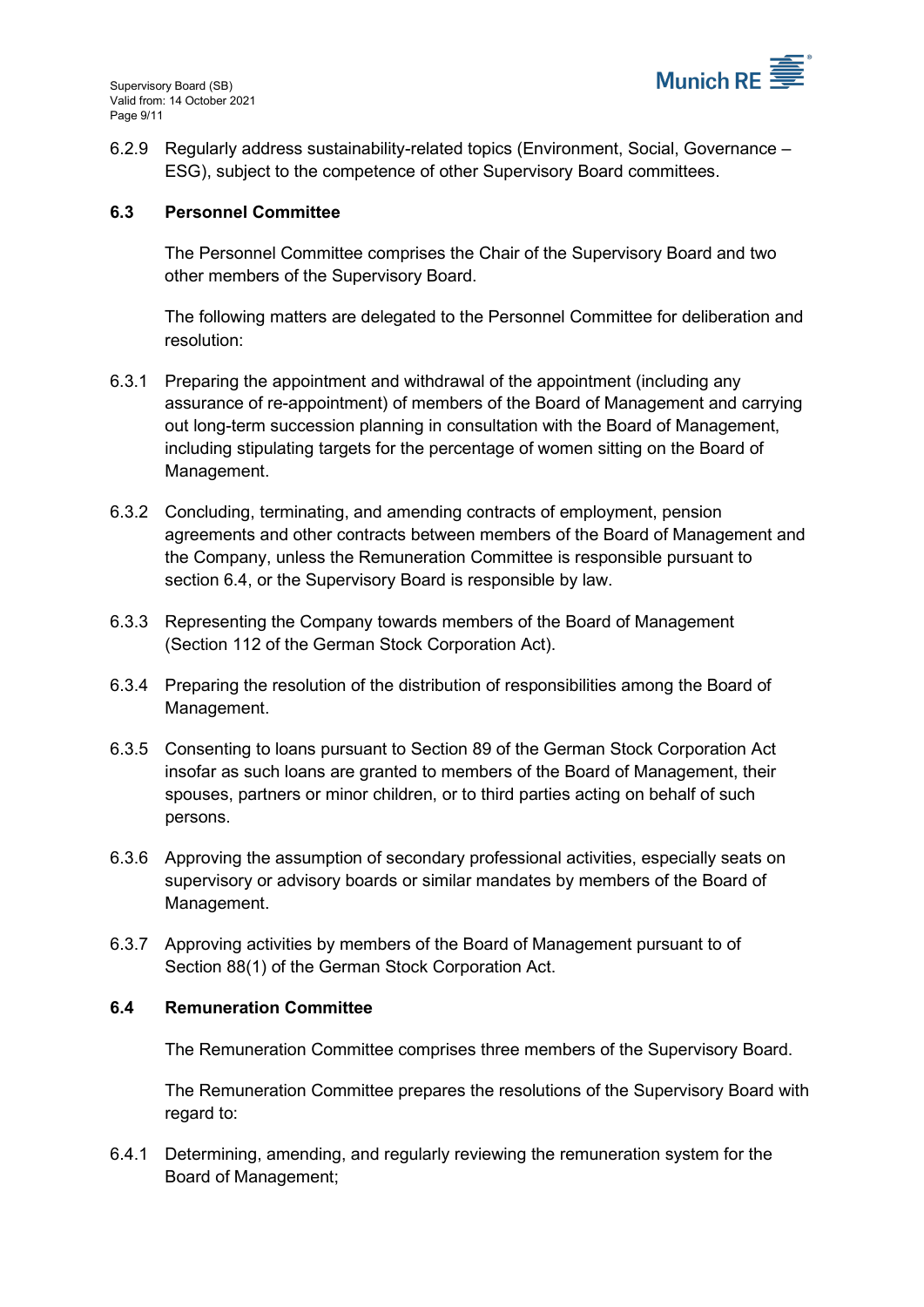

- 6.4.2 Determining and reviewing the substantive target and maximum total remuneration for each member of the Board of Management;
- 6.4.3 Determining the amount of variable remuneration components, specifying performance criteria and targets for variable remuneration, evaluating them and determining the variable remuneration to be granted to the individual members of the Board of Management. The evaluation may be made together with the Personnel Committee. As far as sustainability-related topics (Environment, Social, Governance - ESG) are concerned, the Standing Committee may be involved in setting and evaluation the performance criteria and targets for variable remuneration;
- 6.4.4 The sections of the contracts of members of the Board of Management relevant for the remuneration;
- 6.4.5 Remuneration reporting to the extent concerning the Board of Management and Supervisory Board.

#### <span id="page-9-0"></span>**6.5 Audit Committee**

- 6.5.1 The Audit Committee comprises at least three members.
- 6.5.2 The Supervisory Board issues Rules of Procedure for the Audit Committee specifying in particular the duties of the Audit Committee.

#### <span id="page-9-1"></span>**6.6 Nomination Committee**

The Nomination Committee comprises the Chair of the Supervisory Board and at least two other members, but only representatives of the shareholders. These members are elected to the committee by the shareholder representatives on the Supervisory Board.

The Nomination Committee

- 6.6.1 Suggests suitable candidates to the Supervisory Board for its election proposals to the Annual General Meeting;
- 6.6.2 Supports the Board of Management on any motions for shareholder representatives to be appointed to the Supervisory Board by court;
- 6.6.3 Suggests suitable candidates to the Supervisory Board to serve as shareholder representatives on Supervisory Board committees;
- 6.6.4 Suggests suitable candidates to the Supervisory Board to chair the Supervisory Board committees.

#### <span id="page-9-2"></span>**6.7 Conference Committee**

6.7.1 The Conference Committee comprises the Chair of the Supervisory Board and the Deputy Chair, and one member each elected by the employee representatives and the shareholder representatives on the Supervisory Board respectively. The